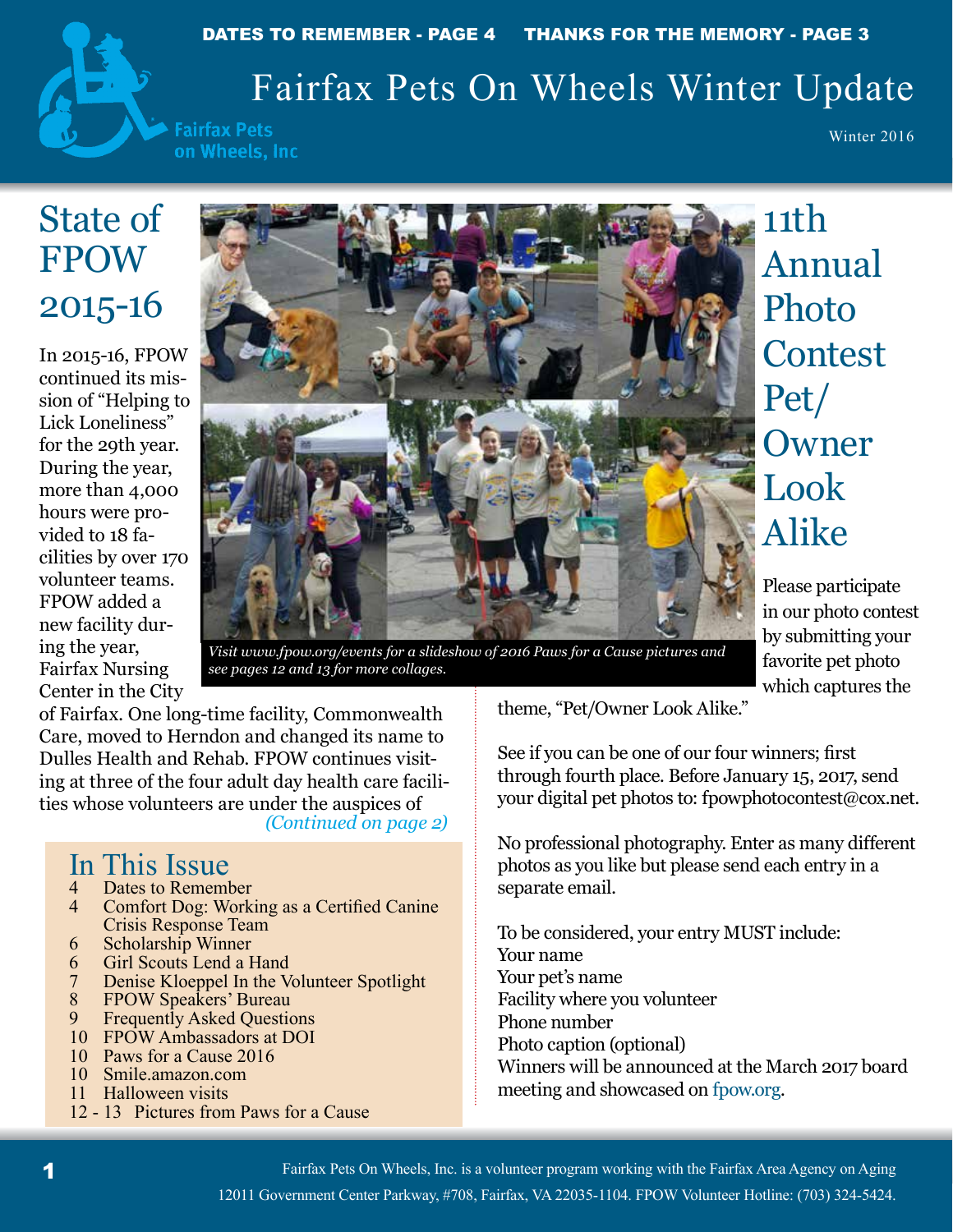the Fairfax Area Agency on Aging. These visits are conducted during the day in a group setting for the senior clients. More than 21 new volunteer teams have joined the program during 2015-16.

FPOW's United Way application was accepted for inclusion in the United Way of the National Capital Area Campaign – remember to designate #8097 when pledging. FPOW was also included in the Combined Federal Campaign (#51148). Fundraising through United Way and CFC is crucial to FPOW's bottom line.

Speakers' Bureau members made New Volunteer Orientation presentations monthly to a total of 89 potential volunteers. Speakers' Bureau training was held for six new speakers. The Speakers Bureau staffed information booths at the following events:

• Northern Virginia Jewish Community Center's Aging Festival (October)

• Home 4 the Holidays event in Reston (November)

- Reston Pet Fiesta (May)
- Vienna Arts' Center (June)
- OLLI/GMU Kids and Critters Day (July)

• Department of the Interior (August) Other notable events:

• Members of the Speakers' Bureau participated in a Podcast interview with Jim Persons at the Government Center for Fairfax County radio

• FPOW pets joined their owners in a Channel 16 taping of Mature Living: Seniors and Pets in May.

• In June, a presentation to a Girl Scout troop in Reston regarding pet issues that helped them work on a badge.

FPOW's 20th Annual 3K Paws for a Cause dog walk that was to be held in October 2015 was canceled due to heavy rains from the hurricane that week. Sponsors understood the cancellation and a t-shirt distribution was held for the registered walkers a few weeks later.

FPOW continues its partnership with the AKC Therapy Dog Titling program. Sukhee, pet of Kye Aboushi, received the Therapy Dog Advanced Title; Cherie, pet of Mary Irick, received the Therapy Dog

Novice Title; Prince Harry, pet of Janice Lynch, received the Therapy Dog Novice Title; Lulu, pet of Terry Patton, received the Therapy Dog and Therapy Dog Advanced Titles; and Bella, pet of Charlie Viall, received the Therapy Dog Excellent Title. All dogs, purebred and mixed breed, are eligible to earn the Therapy Dog titles. Additionally effective July 2015, AKC announced that dogs who hold AKC Therapy Dog title and who are registered with FPOW (a recognized therapy organization and have completed at least ten therapy visits) may apply for AKC's Canine Good Citizen title with no further CGC testing needed.

In June, FPOW had its annual Volunteer Appreciation picnic at Frying Pan Park in Reston. Many thanks to Diane Ehrig, Director, Volunteer Appreciation, and Nikki DiPalma, Vice President for making the event so special. In addition to Diane and Nikki, Robin Burkett of PawPrints Photography took great photographs for our FPOW pet trading cards and pet portraits, King Creole Catering provided yummy food, and FPOW's DJ Michael Galvin provided the music and master of ceremony services.

At the event, FPOW recognized five volunteers for giving between 50 and 74 hours to the program (Bronze Award), three volunteers for giving between 75 and 99 hours to the program (Silver Award), and 13 volunteers for giving 100 or more hours to the program (Gold Award). The winner of the Latshaw Award for Excellence was FPOW Volunteer Kye Abboushi. The Shauna Award went to CJ Stone, Laurie Stone's beloved Shi Zhu. Thanks again to everyone who had a part in making this event special for the more than one hundred human and pets volunteers who attended.

In presenting this my final State of the Program for my tenure as Board President, I would like to make a call for additional involvement from volunteers with Fairfax Pets On Wheels, Inc. FPOW is entirely run by its volunteers and committed Board members, Facility Liaisons, Temperament Testers, Office workers, and Speakers Bureau members need some help. FPOW has volunteer positions that require a one-day commitment (such as walk help and com-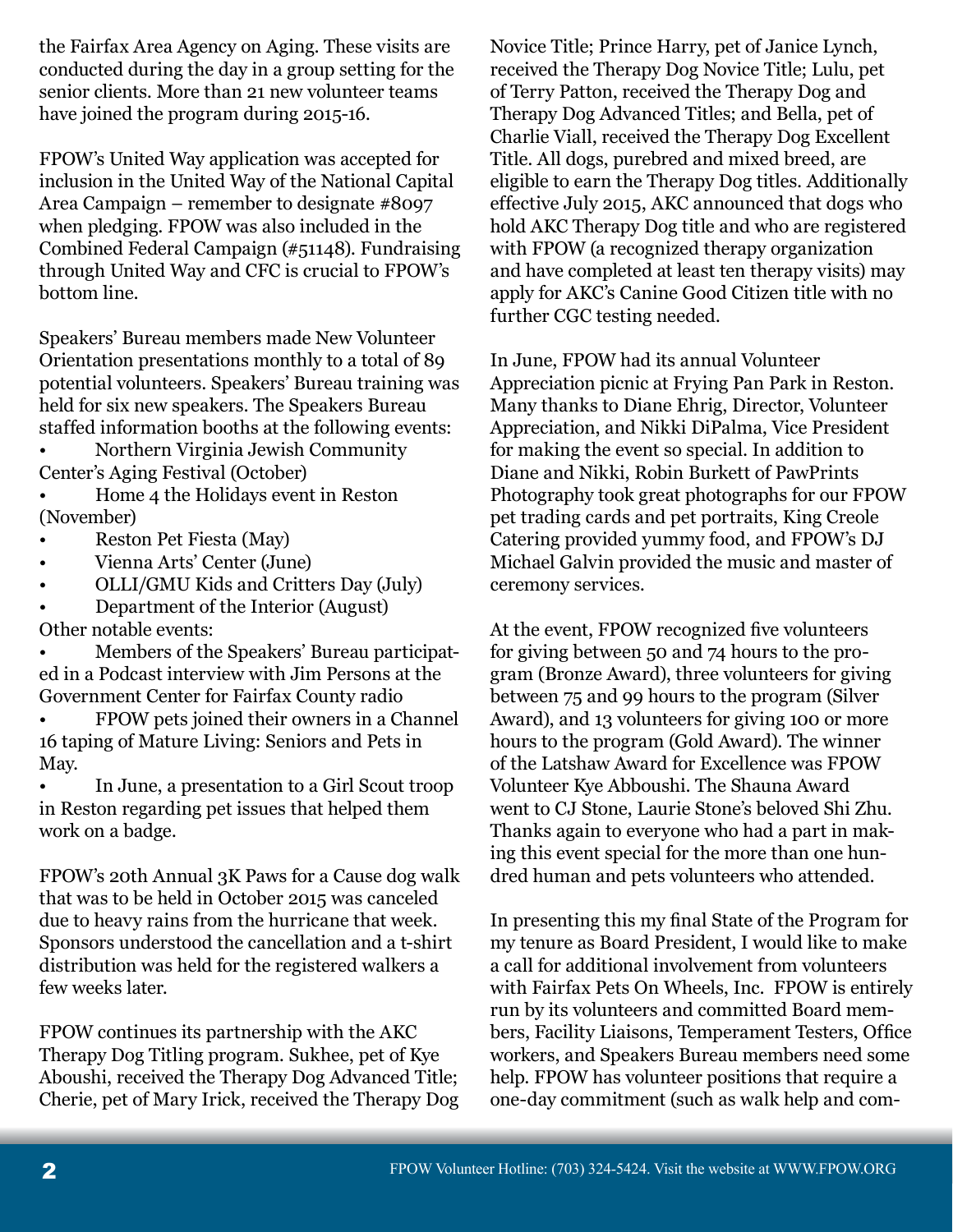I am typing this letter, but given my age, my pawmanship, isn't too good. Anyway. . .

I am, Mia Amica Doehring. I am an Old English Sheepdog who is at the Rainbow Bridge. In our family, I was the Master and Al and Linda Doehring were my Pets.

I am writing to thank all the FPOW Volunteers who sent my Pets the cards, letters, pictures, e-mails, and certificates when I relocated to the Rainbow Bridge. As with most Pets, the loss of their Master can have a bummer effect on Pets for a while. Your kind expressions to them are getting them through this extremely tough period.

Yes, I really enjoyed my therapy visits and I do believe that we Masters have an outstanding effect on our own Pets as well as other humans. I have confirmed this by chatting with other FPOW Masters who have recently joined me at the Rainbow Bridge. Their Pets are also dealing with the loss, and we are sure those Pets too will also get over their losses.

Again, thank you for helping my Pets through this tough period. And if you hear of an Old English Sheepdog that needs new Pets, please keep my Pets in mind.

Woof, Mia Amica (Visited at Commonwealth Care Center, Lincolnia Day Care Center, and Fairfax Nursing Center.)

Visit www.fpow.org/tribute to make an online memorial or tribute donation.

munity events) as well as, some that require more input (30th Anniversary Gala and Walk Planning Committees). FPOW is a wonderful volunteer program that allows you to visit approved facilities with your delightful pet. There are very few other volunteer groups that allow you to share your pet and increase the bond that comes from providing companionship to people who are often on the sidelines of our community.

### Thanks for the Memories Biscuit Pruett, Therapy Pet

It is with a heavy heart that I share the news that our beloved golden retriever, Biscuit, passed away peacefully, at home, on August 1, 2016 - just 9 days shy of his 14th birthday. His beautiful and gentle temperament made him ideally suited for

his volunteer work with FPOW. For 5 years I accompanied Biscuit on our weekly visits to the Cameron Glen nursing home in Reston. When that facility closed, he began visiting Arden Court in Fairfax, continuing for 3 more years. Residents and staff alike came to know and appreciate his



warm, friendly manner. He was always looking for a hug and a chance to "snuggle in."

In addition, Biscuit volunteered his time at the Reston Pet Fiesta for several years. Both children and adults were drawn to his kind demeanor at the FPOW booth. He also participated in Paws for a Cause with other FPOW dogs. In the spring of this year, Biscuit 'retired' as a therapy dog when he could no longer sustain his volunteer work due to his own senior limitations. He was a good and faithful member of the FPOW community, and my wife and I will miss him more than we can express. Rest in peace, Biscuit.

Dick and Bernadette Pruett

That being said there are always so many people to thank for their devoted efforts that make FPOW successful. One group that deserves recognition for their dedication to the many tasks, and all the paperwork, that make our program happen is the staff of the FPOW office: Ruth Benker, Terry Carroll, Jill Davidson, Carla Graham, and Joan Violante. They are truly the backbone of FPOW.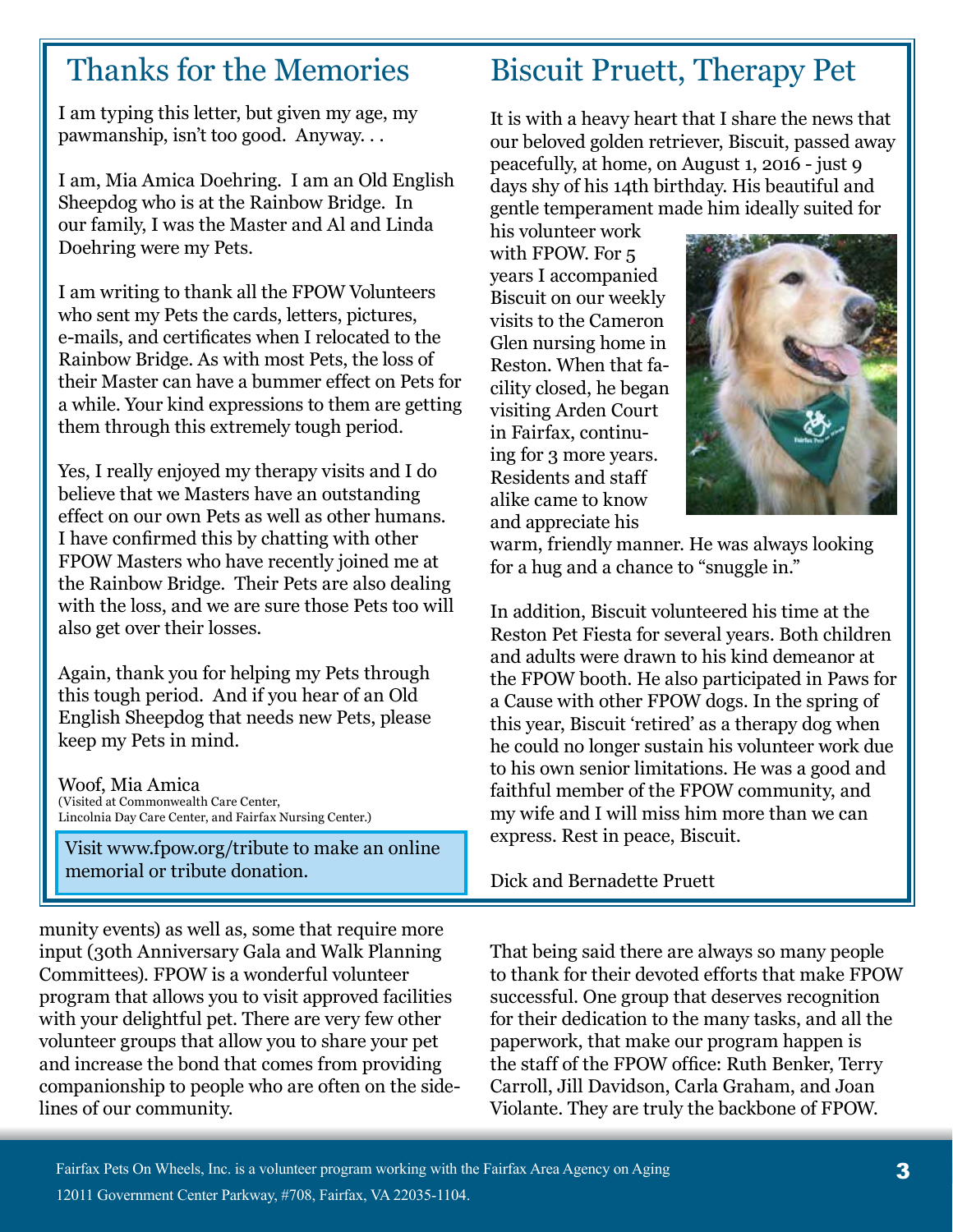# Dates to Remember

**Newsletter Deadlines: January 31, June 30 and October 31, 2017.**

**New Volunteer Orientation 4 Jan 2017 7:30PM Providence Community Center 3001 Vaden Drive Fairfax, VA 22031**

**New Volunteer Orientation 1 Feb 2017 7:30PM Providence Community Center 3001 Vaden Drive Fairfax, VA 22031**

The facility liaisons provide the critical link between our program and our facilities. Each facility has its own set of challenges and circumstances that are unique in providing pet visitation to its residents. Our liaisons are always willing and able to do what it takes to offer our services to the residents and help our volunteers meet the challenges of visiting.

The Temperament Testing Committee members always have their hands full, making sure that every pet that becomes an FPOW volunteer has the ability to be an ambassador for our program.

Also thanks to the 2015 – 2016 Board of Directors who helped me along as I continued in my role as President of the Board. The Board was always willing to help with the many tasks involved in running a program with over 170 volunteer teams both two and four-legged. The Board was able to move FPOW forward and meet new challenges.

Thanks to the staff of the Fairfax Area Agency on Aging Volunteer Solutions and the Ombudsman Program. FPOW's partnership with the Agency has allowed FPOW volunteers to bring meaningful interactions with the residents of the 18 facilities and the Day Care Centers we serve.

Finally, thanks to you, our volunteers who make time in your busy lives to reach out to the residents. You are not always aware of the good that you are doing by taking that time and visiting with your

pet. Fairfax Pets On Wheels is truly a wonderful way of sharing your pet's love with other people and having a great time when you volunteer with your pet.



By Madelynn Arnold

### Comfort Dog: Working as a Certified Canine Crisis Response Team

In today's challenging world environment, we are faced with more and more uncertainty. From natural disasters to terrorism to tragic events that happen in our own neighborhoods, comfort provided by a certified canine crisis response team can go a long way to bring relief and a distraction to those in need. Like the therapy visits FPOW offers to a diverse range of facilities throughout Fairfax County, there's nothing like a sweet face, wet nose and tickling whiskers to brighten an otherwise dreary day.

Such is also the case for those who have experienced a major catastrophe, loss or horrific event in their lives. Comfort dog teams are being called upon more and more to join first responders and other relief organizations to do what they do best – provide a caring face, ready smile and pleasant distraction from the crisis at hand.

Despite being an experienced therapy dog team working week in and week out at a rehabilitation center, assisted living facility or retirement home locally, crisis situations can be much different for both the dog and the handler. That's why several organizations specialize in preparing teams for the wide range of situations they may encounter. From long distance travel to maneuvering challenging environments, meeting exhausted first responders and distraught individuals with often bare bones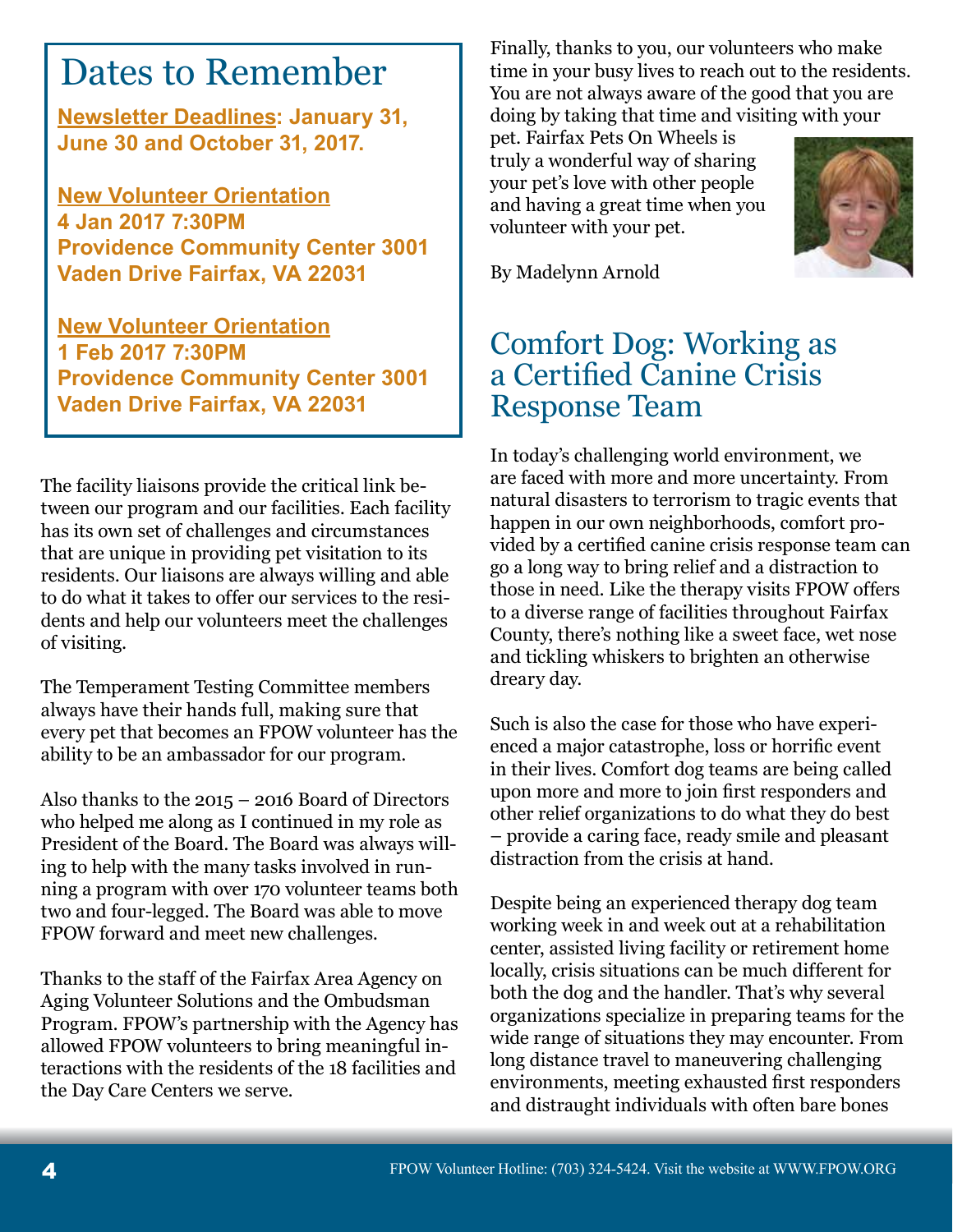accommodations and little sleep, crisis response work is not for everyone.

sive training for essential skills needed for animalassisted crisis response." Some of the topics taught included: "the nature and spectrum of disasters; how to communicate effectively in crisis situations

When my therapy dog, Lucy, a 4 year old Golden

Retriever, and I heard about crisis work from another therapy team with whom we volunteered at Walter Reed National Military Medical Center, I looked into what it would take to become a certified team. We were referred to the organization HOPE Animal-Assisted Crisis Response (HOPE AACR - http://hopeaacr.org). HOPE AACR specializes in crisis response comfort canine teams and has extensive experience across the country. It is an allvolunteer, 501(c)3 nonprofit with 265 members in 29 states. There are currently 240 certified canines, of all breeds and sizes. The mission of HOPE AACR is "to provide comfort and



*Lucy, a 4 year old Golden Retriever, works as a crisis response comfort dog for HOPE Animal-Assisted Crisis Response (HOPE AACR) in addition to being an FPOW volunteer visiting facilities in Herndon and Reston. Here she was meeting folks in White Sulphur Spring, WV after floods ravaged the town in June 2016.*

for the purpose of providing comfort to affected people; the role of emergency responders; the effects of stress on people; canine stress, and canine desensitizing and counter-conditioning."

After successfully passing our screening and certification training, Lucy and I were ready for crisis work. Sadly, there are many opportunities to bring comfort to those in need from natural disasters to localized tragedies at schools or other facilities.

Not long after being certified, numerous counties in rural West Virginia were hit by torrential rain and horrible flooding. Lucy

encouragement through animal-assisted support to individuals affected by crises and disaster."

After completing an application detailing our therapy experience as well as standard medical information, we were invited to an initial screening session. These events "…are designed to help qualify handlers and dogs for certification training. A screening consists of an in-depth interview, interactions with HOPE evaluators, obedience skills test, crate test, and a role-play scenario designed to test for crisis response aptitude."

Once we passed the screening step, we were invited to participate in a 3-day certification training workshop held once a year that consists of "comprehenand I headed out for our first crisis response assignment arriving in White Sulphur Springs, WVA as a newly-minted HOPE AACR team just a week after the flooding occurred. It was devastating to see the condition of the charming hamlet, home to the luxurious Greenbrier Resort. There were houses tossed around and collapsed into the nearby Howard Creek. Debris was everywhere making the streets nearly impassable. Tents had popped up in store parking lots, distributing water and makeshift meals. The Emmanuel United Methodist Church served as a Disaster Relief Center and warmly hosted the HOPE AACR comfort teams. We greeted people coming there for cleaning supplies, food, clothing and water. Most were still in shock at either losing everything or seeing their friends and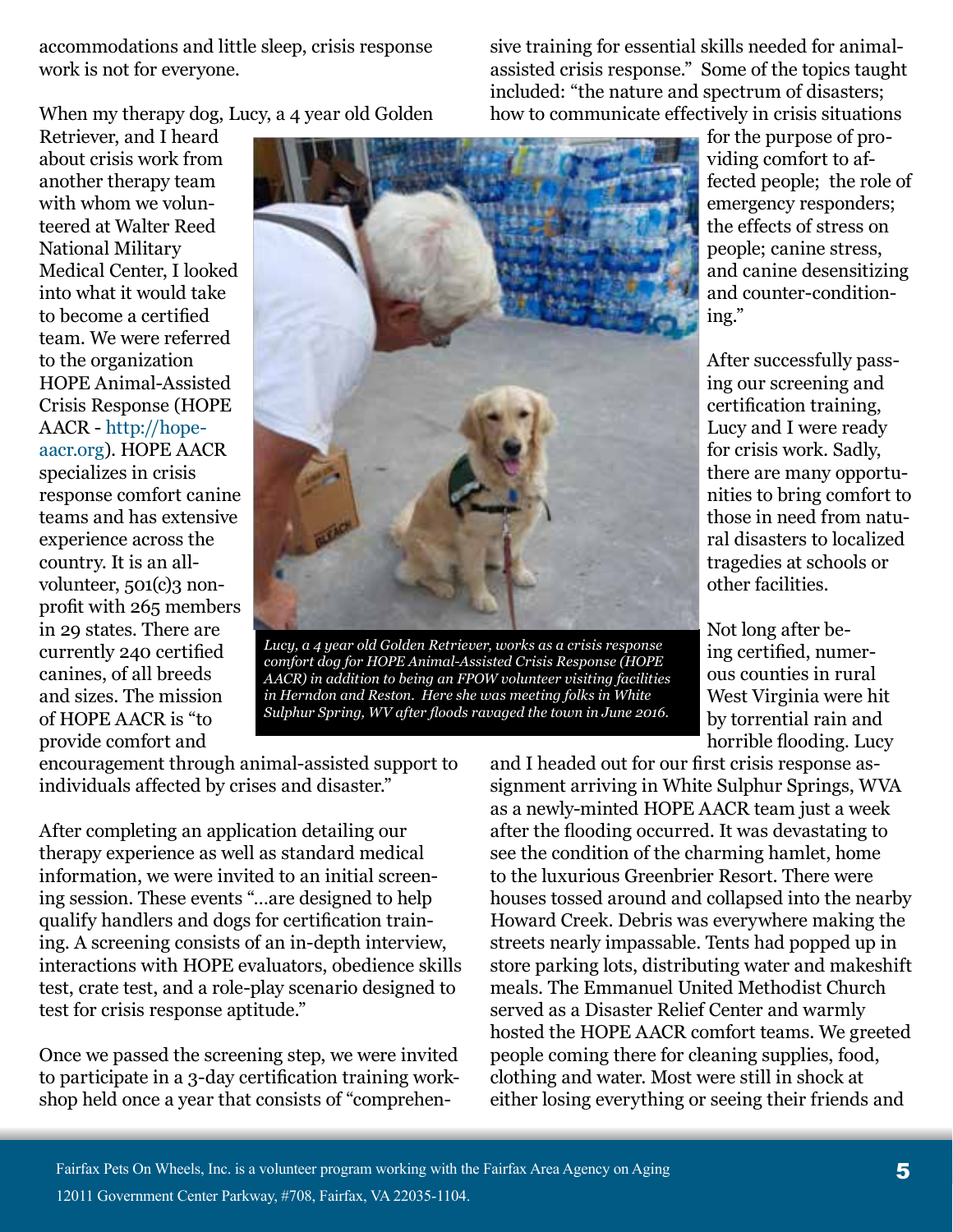neighbors cope with the magnitude of such devastation.

We also ventured to other rural areas nearby where supplies were being delivered to a local gymnasium for distribution and people came and went throughout the day loading their cars and trucks for the difficult days ahead. Lucy offered hugs, kisses and puppy handshakes, but mostly a smile and a small sense of normalcy.

Clearly, the work is challenging. We help people through some of the most difficult times in their lives and bring comfort to their darkest days. If you're an experienced therapy team and interested in crisis response work, check out HOPE AACR at: www.HOPEAACR.org or on Facebook at: https:// www.facebook.com/HopeAACR/.

by Sheila Consaul

## Scholarship Winner

Congratulations to Catherine Curiel, winner of the 2016 Kim Wilkerson Founder's Award Scholarship. Catherine is a second year student in Northern Virginia Community College's Licensed Veterinary Technology (LVT) Program at its Sterling Campus.



She is a Presidential Scholar at the school. Catherine has worked at Caring Heads Animal Hospital in Arlington since 2007 as a Veterinary Assistant and Team Leader. She also has acted as an Equine Technician Preceptor and performed community service in a Trap-Neuter-Return program for feral cats. Catherine expects to graduate in May 2017 and FPOW wishes her all the best in her career.

### Girl Scouts Lend a Hand

Brigid Piwowar and Abby Rashid are two eighth graders who attend Robinson and Lake Braddock Secondary Schools. They met in fourth grade and gained a blossoming friendship. They are doing their Girl Scout Silver Award together and are both in Girl Scout Troop 5686. Brigid has been to the Burke Health & Rehabilitation Center (BHRC) with her mother who recently joined FPOW and Abby is friends with a resident who lives at Heatherwood nearby. They thought that if they could reignite FPOW group events at the nursing home, then it would be a simple way of bringing a burst of joy into the days of some residents. So far, they have hosted a Fourth of July Parade, a Talent Show, and two Halloween Parades; one for the younger Girl Scouts and one for FPOW. All events were very successful and brought some excitement to the residents of BHRC. Brigid and Abby are extremely excited to be working with FPOW and hope that the residents have as much fun as they do!

#### **Fourth of July Parade**

Many pets attended the parade held for the Fourth of July, and they visited with many residents. Thank you to Emmitt, Nittany, Sadie, Tessa, Elsa, Bodie, and Shellie and their owners for attending! The pets dressed up in Fourth of July spirit wear and paraded around, visiting residents along the way.

#### **Talent Show**

The Talent Show took place on August 7th and included tricks such as retrieving items, dancing, and rolling over. Thank you to Tessa, Nittany, Gretel, Remington, Elsa, Fred, Bella, and Silver and their owners for participating and showing off their fabulous talents!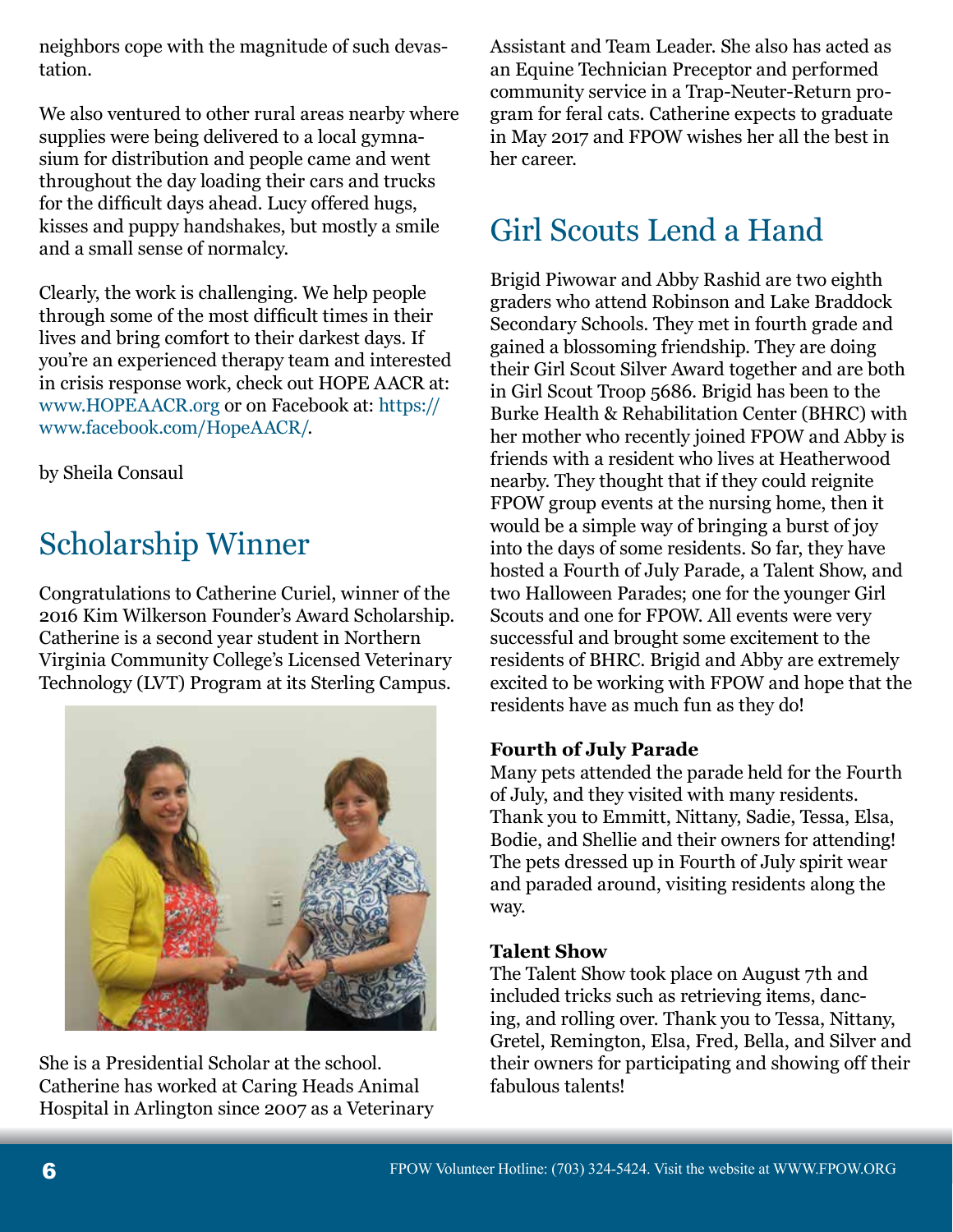

#### **Halloween Parade**

We had a wonderful turnout for our Halloween Parade on Saturday, October 29! We all had an amazing time visiting and talking with the residents in hope to bring happiness and joy into their lives. Many costumes the pets wore included; beanie babies, pink ladies, dinosaurs, and a bumble bee. Participating in these events really means something to, not only the residents and pet owners, but also Brigid and Abby. They really appreciate all the pets and their owners who come out for their parades, without them the parades wouldn't be possible. Special shout out to all the pets that came; Nittany, Elsa, Morgan, Sandy, Tessa, Ally, and Domani. It was a spook-tacular parade!!

When asked about their experience working at BHRC, Brigid said, "My favorite thing about this project is the look the residents get on their faces when we parade through the hallways. They light up with excitement and I can tell that it brings back great memories for them. Whether it's a childhood dog or their children's Halloween costumes, they are always telling stories about things from their past. Abby commented, "My favorite part of our visits is hearing the residents' stories about dogs from their childhood or stories about whatever holidays we're celebrating. It's amazing to hear them laugh as they see the dogs and see how much

### In the Volunteer Spotlight

Denise Kloeppel is in our Volunteer Spotlight, she is the facility liaison at Dulles Health and Rehab Center, which is the name that Commonwealth Care Center took when it moved from Fairfax to Herndon over the summer. Denise has been busy welcoming existing volunteer teams to the facility, as well as, new teams that are joining the program.

Denise and her dog, Sport – a miniature schnauzer – have been FPOW volunteers since 2014 and also visits at Sunrise-Reston and the Herndon Harbor Adult Day Care Center. Denise says that Sport is the cutest dog ever, he is kind and gentle and loves to give comfort to those around him. Sport has a great soul and really enjoys visiting. He loves to get attention and show off his tricks.

Denise grew up in New Jersey and lived in several states and travel extensively. She served 26 years in the United States Air Force and flew on the United States Air Force E-3 AWACS and E-8 Joint STARTS radar aircraft as a battle manager. She was on active duty during 9-11 and deployed to the Middle East in support of Operation IRAQI/ENDURING Freedom. She climbed the ranks and commanded

joy and happiness just a simple visit brings them."

Abby and Brigid will continue to organize these events throughout the school year. The girls are truly enjoying the project and can't wait until their next event!

By Brigid Piwowar and Abby Rashid, Girl **Scouts**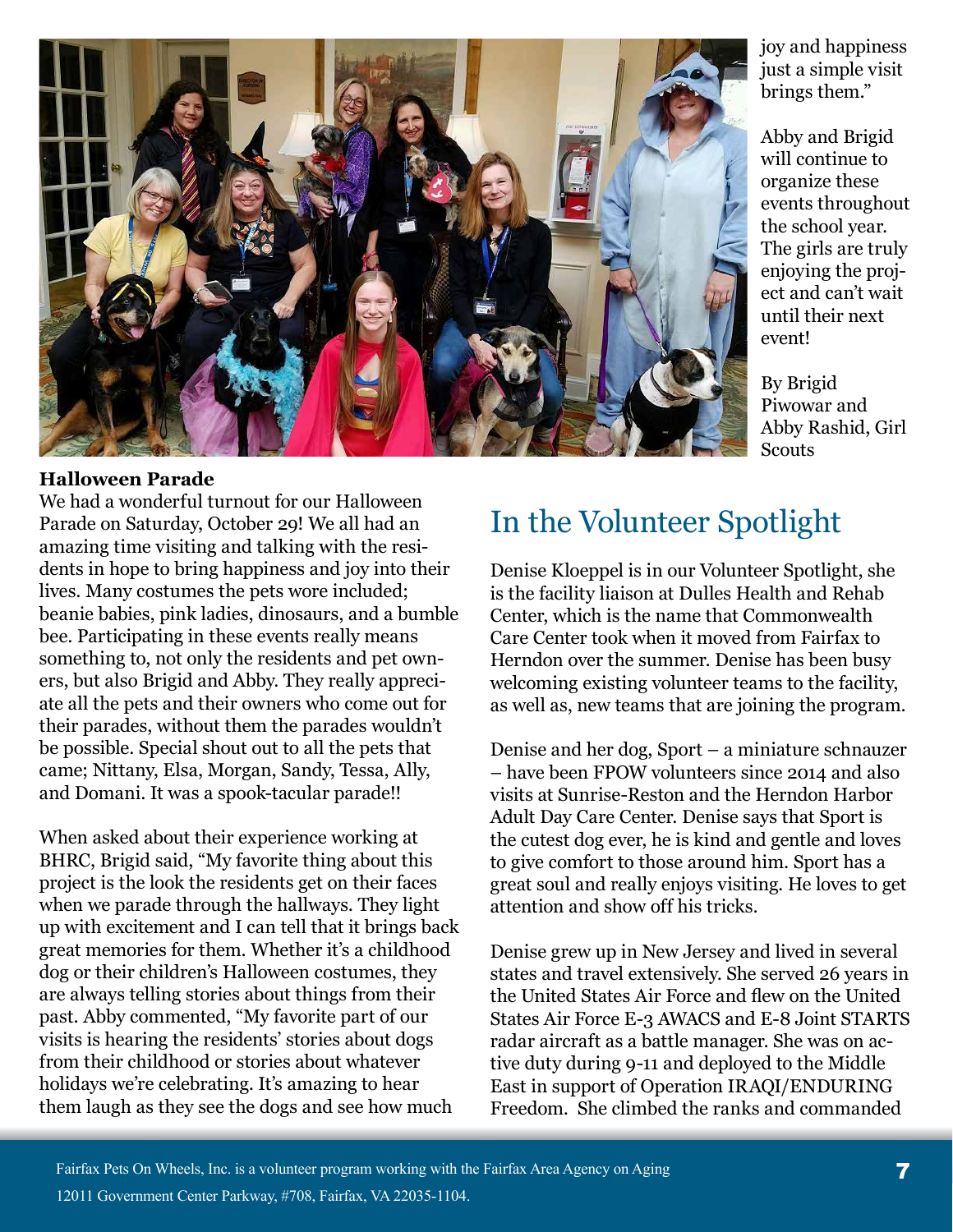an operational test organization in 2006. In 2009 Denise retired at the rank of Colonel. Her husband, also a retired Colonel, got a job in northern Virginia, and they moved to Sterling. In 2013, Sport joined the family. Denise has numerous volunteer



jobs besides FPOW, working at the Dulles USO, as a member of the Corpus Christi Event Committee, and serving as the President of her Home **Owners** Association. In her free time, Denise plays with Sport and trains for triathlons by

running, biking, and swimming.

Denise loves spending time with Sport and Fairfax Pets On Wheels is a great opportunity to spend time with Sport and visit the elderly and those in rehabilitation. Denise was the primary care giver for her mother for nineteen years until her passing in 2010, so having the time to spend with elderly is precious to her. When she first started volunteering, Denise said that she had expectations that everyone would enjoy seeing them which was not always the case. Then her expectation became, "if I can make one person happy and smile, then that would be a successful visit." She has not been disappointed since and wants other volunteers to know not to expect every visit to be incredible — sometimes you don't see the good that your visit is doing.

One of her favorite visits was when the team was able to visit a resident that was under Hospice care. This was one of the women the team had always visited. It was so great to go to her room and spend

time her. The visit put a smile on her face and she really enjoyed petting Sport. Denise treasures that moment, spending time with a friend and Sport. With her busy schedule, Denise enjoys the flexibility that FPOW provides. Sport and Denise can visit on when they have the time to fit it in. Fairfax Pets On Wheels appreciates the time that the they devote to the residents of our facilities.

#### FPOW Speakers' Bureau at Venture into Volunteering Fair

Fairfax Pets On Wheels was a presence at the Fairfax County Venture into Volunteering Fair on Friday, October 7th at the Mott Center. Primarily aimed at Baby Boomers and Older Adults, it showcased many opportunities to volunteer in the community. There were tables full of information on everything from presenting positive aging in schools to aiding in disaster response.

Pat Dutton with her Golden/Lab Lilly and Carol Chapin accompanied by her Weimaraner Rain headed up the FPOW table. All four are regulars at Golden Living Center - Sleepy Hollow. They were kept busy for the entire fair. So much so that they did not get a chance to check out the other tables! So many people were asking questions and interested in the program. They ended up trying to finish up when all the others were gone and they were the only table left!

There were not as many people as some venues but those that came to this Volunteer Fair had already decided that they want to give back to the community, it was just a matter of where they were going to participate.

Lots of information was handed out and Lily and Rain were great ambassadors, enjoying petting and attention but best of all, staying away from the cute bunny that came from Frying Pan Park! Hopefully some new teams will be joining us and visiting those who so enjoy the canine and human interaction that we all provide.

By Carol Chapin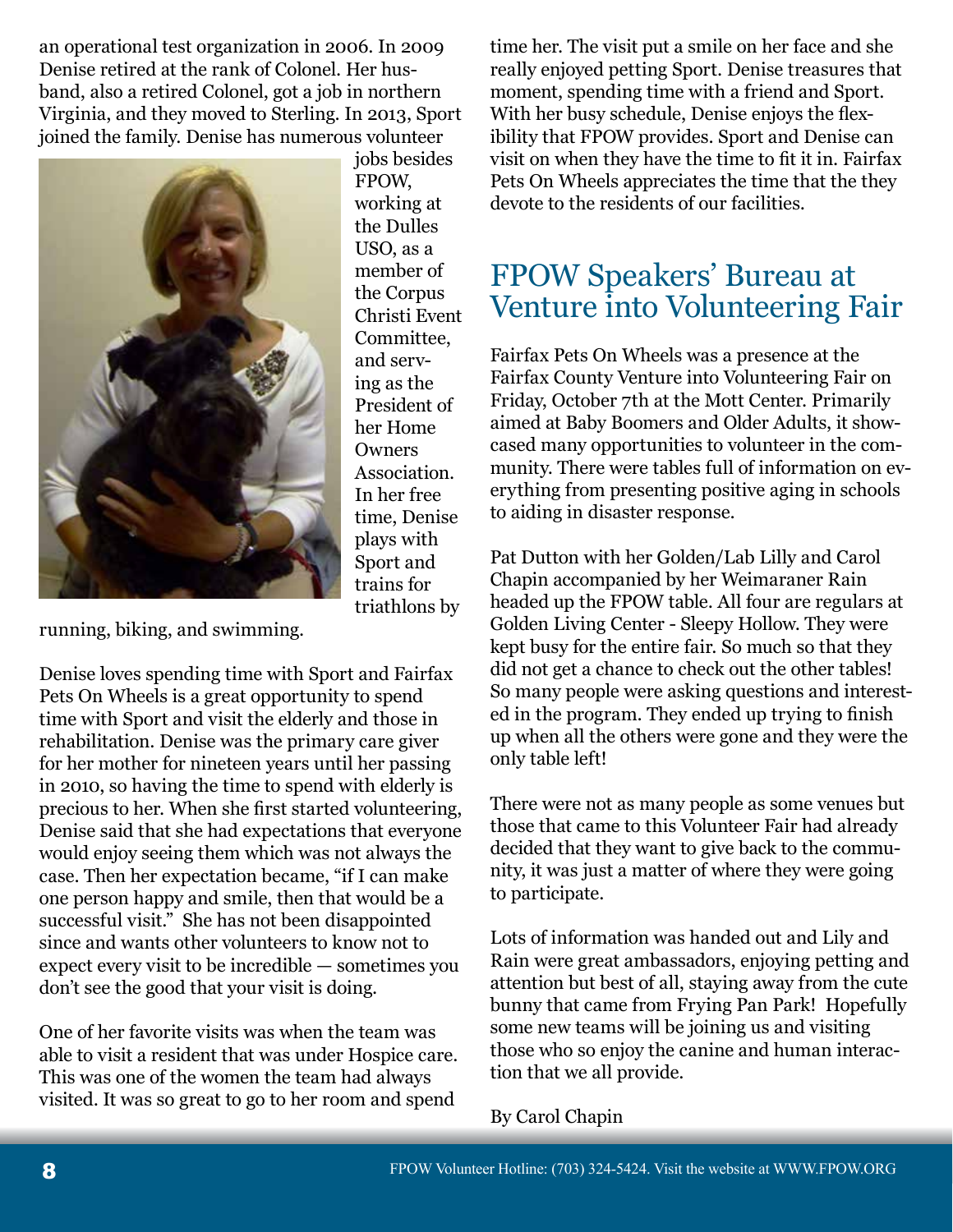

*Pat Dutton and Lilly, Jeanine Purdy - Volunteer Solutions, Carol Chapin and Rain*

### Frequently Asked Questions

When volunteers have questions about the program, they can call the FPOW hotline at 703-324- 5424 or email at dfspetsonwheels@fairfaxcounty. gov. Here are some of the questions that have come in lately:

1. I have brought Fido twice to Sunrise Oakton at the request of friends to see 2 separate patients for a period of 3.5-4 hours. Can I apply those visits to Fido's volunteer hours? He wore his FPOW bandana and I had my ID at all times.

No, you cannot apply visits to a non-participating facility towards your FPOW hours. You also should not wear FPOW logo items when visiting a non-participating facility.

2. I sent in a Health Certificate for my dog when I first applied to FPOW. Why do I have to send in another one?

FPOW requires an annual Health Certificate for participating pets. The annual due date for the Health Certificate is the month and day of the rabies date.

dog and I have given to the program. I thought that I had more. How does the office calculate volunteers' hours?

Every FPOW volunteer is required to enter their visits in the log book at the facility in which they visit. These log sheets are submitted by the FPOW Facility Liaison to the FPOW office at the end of every month. FPOW Office volunteers then enter each volunteers' hours into the database. If a volunteer doesn't fill out their log sheets, then those hours don't get submitted. That is one of the reasons it's important to sign in to the log book.

A volunteer's hours are included in reports that the Fairfax Area Agency on Aging has to submit to various agencies, in reports that FPOW submits to United Way and other agencies, as well as to the American Kennel Club for those volunteers working on Therapy Dog titles.

Another reason is that the facilities have been told that we will log our hours in our FPOW log book and if they want to see who is/has been in their facility from FPOW, they just have to check our log book.

4. I want to go to another facility with my pet. Can I just go and sign in there?

No. You must make a request to the FPOW office. The FPOW office will verify that you have the required 6 visits (12 hours) before they will send your name to the FPOW Facility Liaison at the new facility. The FPOW Facility Liaison will contact you to set up a time for your onsite training at the new facility.

5. I have been busy the last year and a half and have not been able to visit. Is it ok for me to send a note to the FPOW Facility Liaison to let her know that I am going to start again?

Once a volunteer hasn't visited in a 12 month period, they must have their pet temperament tested again, have the Health Certificate updated and receive onsite training by the FPOW Facility Liaison at the facility.

Volunteers who find themselves in this type of situation might want to ask themselves why they didn't visit during the year. Was it unavoidable due to an unexpected illness or other life-altering event? Has

3. I recently requested the number of hours that my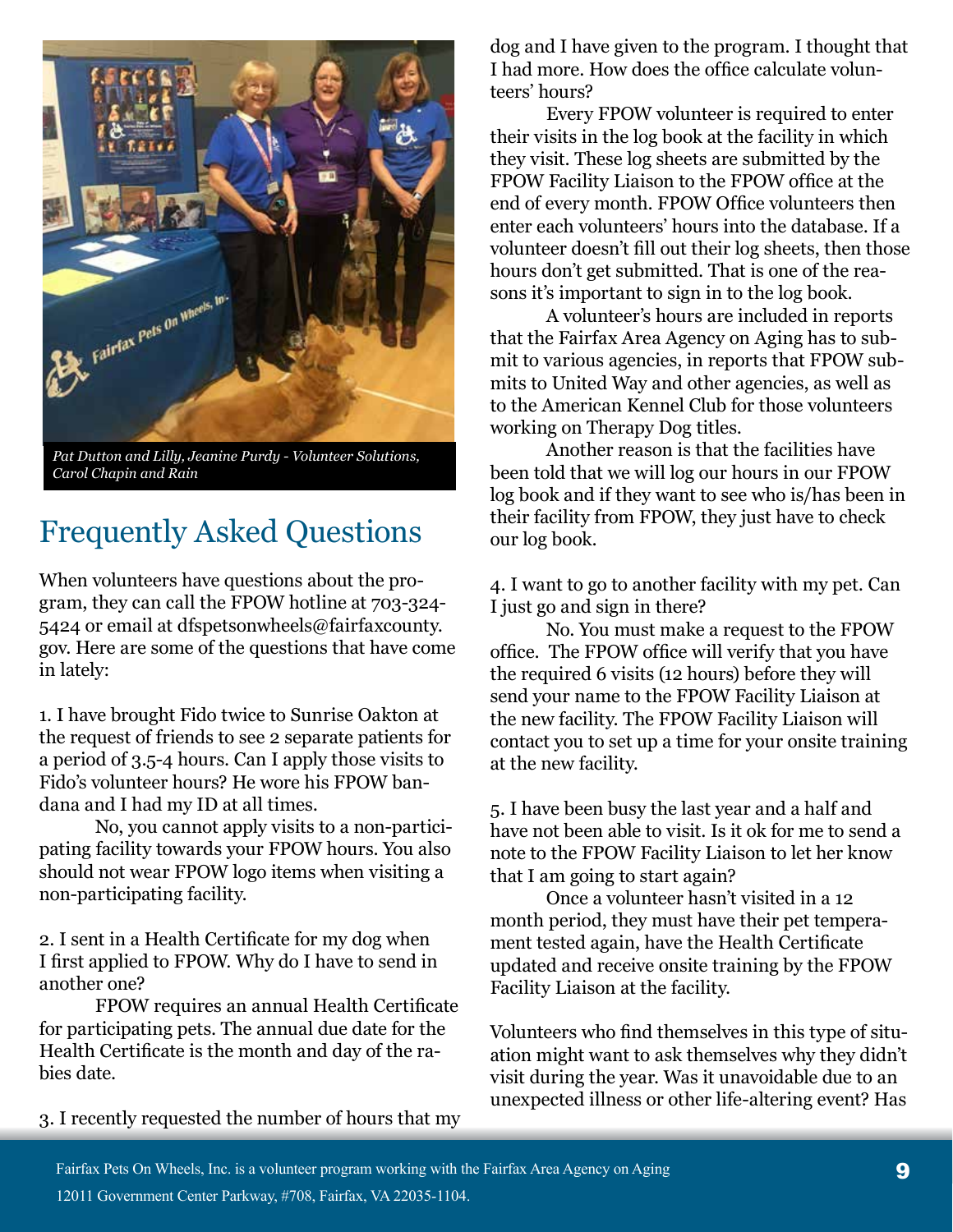that event changed significantly, so that committing to the FPOW program is feasible? If the reason for non-visiting was that "other things" always seemed to take precedence, then perhaps FPOW is not a good fit for you and you should consider other volunteer opportunities.

### FPOW Ambassadors at DOI

On Tuesday, August 9, four of FPOW's 4-legged volunteers travelled to the Department of the Interior in Washington, DC. They had been invited as part of DOI's efforts to provide work/balance workshops for their staff. They felt having some therapy dogs would help folks decompress from the stresses of dealing with Metro's Safetrack program, as well as introduce FPOW to their staff. Quincy Breyer, Sophie DiPalma, Lulu Martin and Teddy Benker provided lots of therapy, eliciting many smiles



from the feds from 11AM to 1:30PM. A number of

folks indicated that they were interested in becoming FPOW volunteers. Job well done to our FPOW Ambassadors!



By Ruth Benker

### Paws for a Cause 2016

Fairfax Pets On Wheels' 21st Paws for a Cause was held on Sunday, October 2, 2016 at Weber's Pet Supermarket in Fairfax City. The day was a bit dreary when the walk helpers were setting up but gradually it became more sunny and cool. There were more than 90 walkers and pets at the event. The walkers received a t-shirt listing FPOW's many great sponsors on the back. There were doorprizes and cupcakes awaiting at the end of the walk. Pledge givers and donations to FPOW were over \$750. Many thanks to those bringing in those pledges and donations.

Many thanks to everyone who made the walk a success again. The Walk is FPOW's only fundraiser and make sure to mark your calendar for next year's walk on Sunday, October 1, 2017.

See pages 12 and 13 and visit fpow.org/events to see wonderful pictures from the fun day.

### Shop to Donate to FPOW

Did you know that Amazon has a program that contributes a percentage of sales to nonprofit organizations? Here's how shopping can get FPOW contributions and it costs you nothing extra.

Instead of going to **amazon.com**, go to: **smile.amazon.com** and when asked to which nonprofit you want to direct your shopping credits, type in "Fairfax Pets On Wheels."

Each time you shop and buy from **smile.amazon. com**, the AmazonSmile Foundation will donate 0.5% of the purchase price to FPOW.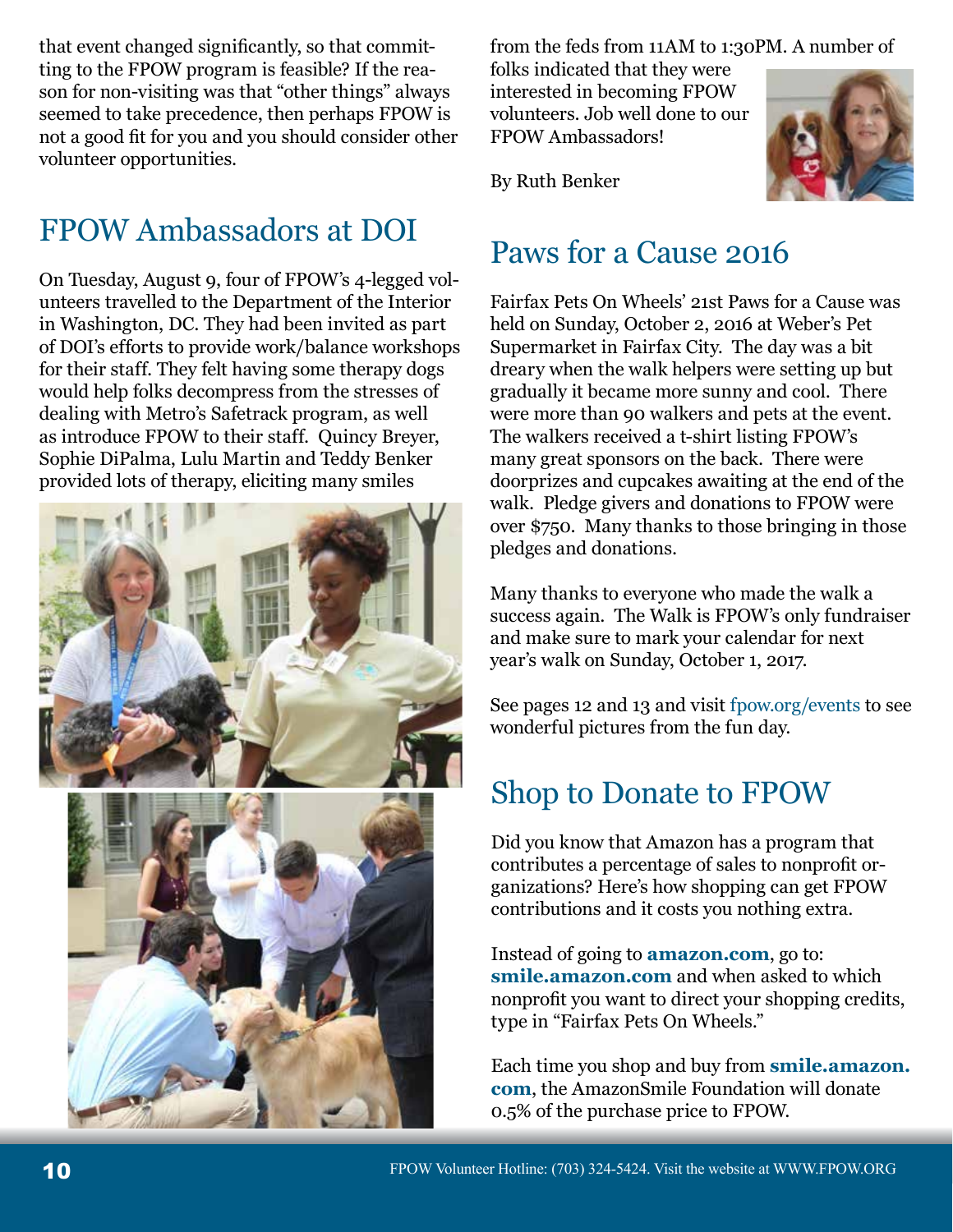

*Mary Irick and Cherie at Dulles Rehab and Health's Halloween Parade.*



*Thu Vu and Melanie Shunate, with Dulles Rehab and Health Social Services Unit, and Denise Kloeppel and Sport at their Halloween Parade*



*Jared, the Great Pumpkin, with Linda Koczera, Cinnamon in a poodle skirt with Diane Devick, and Moe, the gator, with Mary Kurtenbach.*

Fairfax Pets On Wheels, Inc. is a volunteer program working with the Fairfax Area Agency on Aging 12011 Government Center Parkway, #708, Fairfax, VA 22035-1104.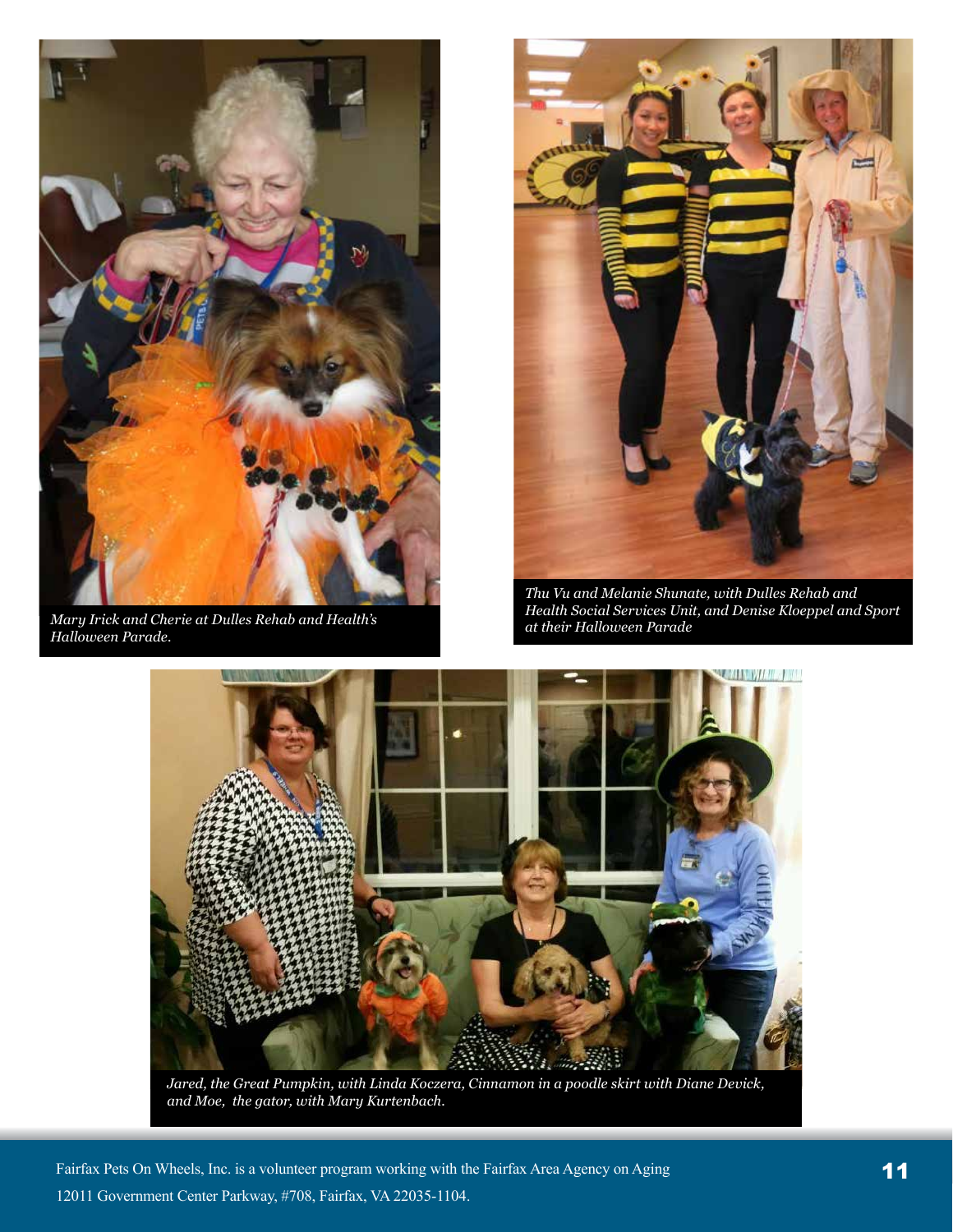

Fairfax Pets On Wheels, Inc. is a volunteer program working with the Fairfax Area Agency on Aging 12011 Government Center Parkway, #708, Fairfax, VA 22035-1104.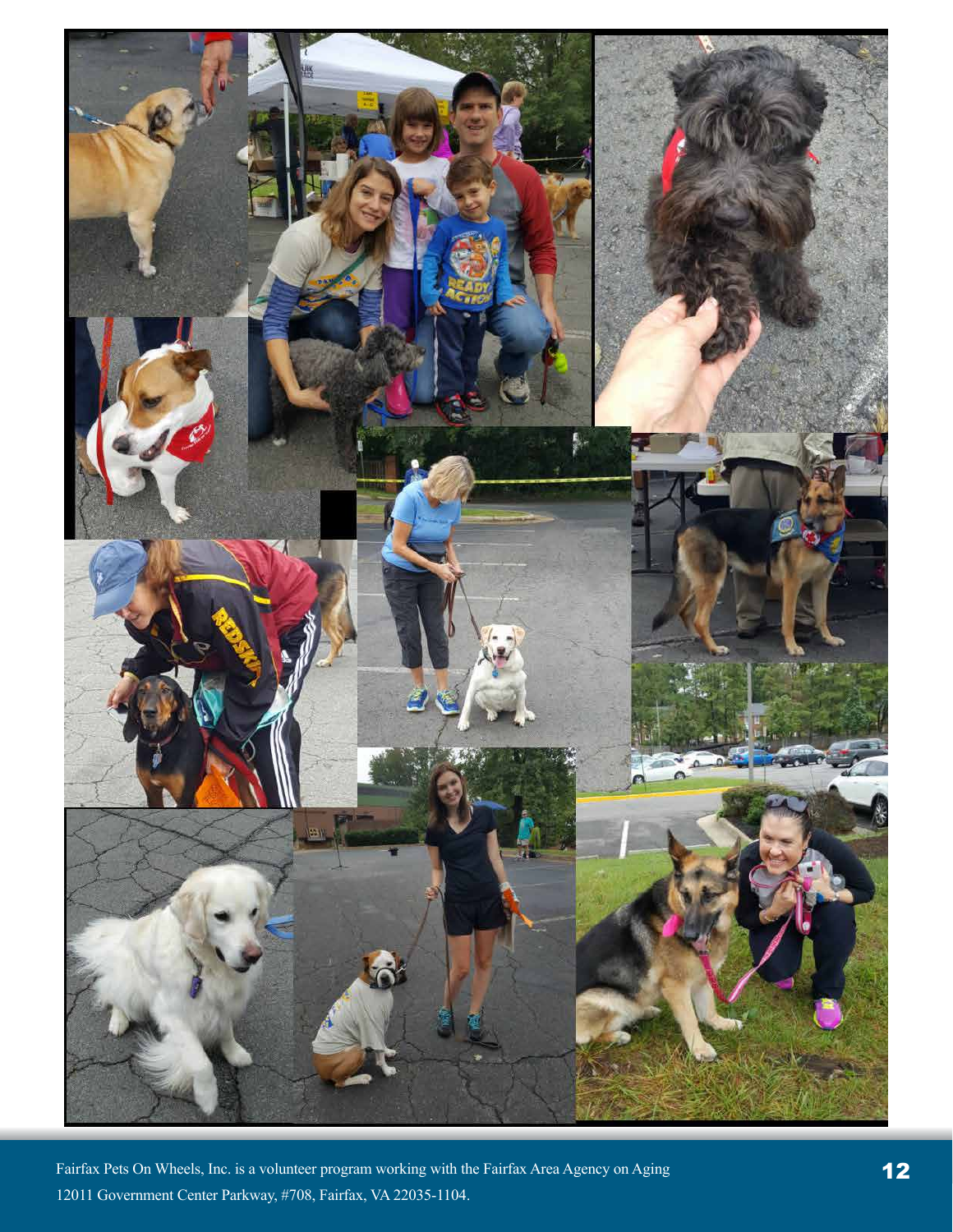

Fairfax Pets On Wheels, Inc. is a volunteer program working with the Fairfax Area Agency on Aging 12011 Government Center Parkway, #708, Fairfax, VA 22035-1104.